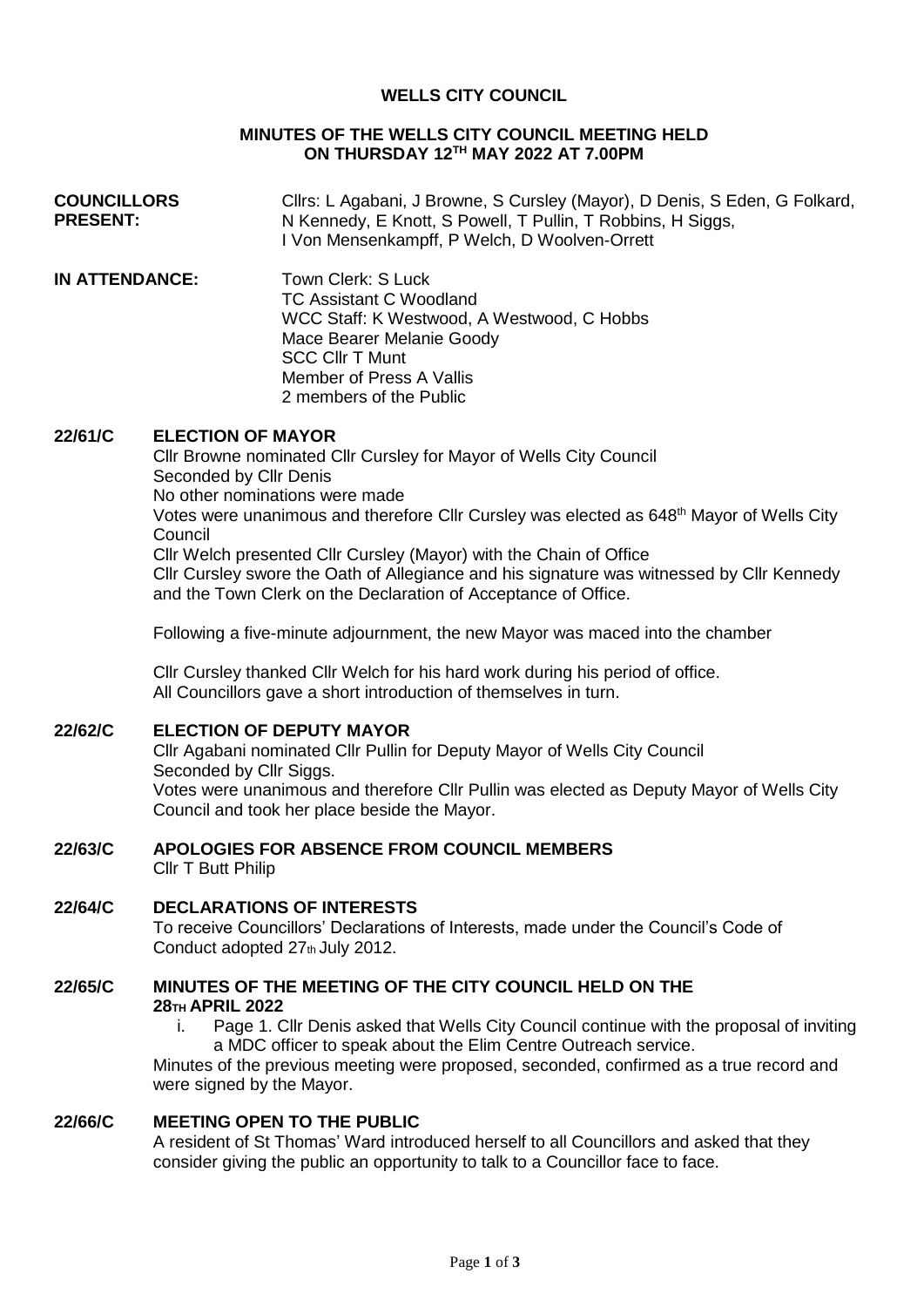# **22/67/C TO APPOINT COMMITTEE CHAIRS**

i Finance & Council Matters Chair Cllr Agabani proposed Cllr Pullin and was seconded by Cllr Welch Cllr Pullin was voted in as Chair of Finance & Council Matters

ii Outside Spaces & Estates Chair Cllr Denis proposed Cllr Agabani and was seconded by Cllr Browne Cllr Agabani was voted in as Chair of Outside Spaces and Estates

iii Planning & Environment Chair Cllr Browne proposed Cllr Denis and was seconded by Cllr Powell Cllr Denis was voted in as Chair of Planning and Environment

#### **22/68/C COMMITTEE MEMBERS ALLOCATION**

The Town Clerk explained that the allocation of Committee members within the next week in readiness for the meeting scheduled for 19<sup>th</sup> May and will give Councillors time to consider the Meeting schedule and their availability. All Councillors were asked to contact the Town Clerk in the meantime for further information.

# **22/69/C THE GENERAL POWER OF COMPETENCE**

The Town Clerk gave a brief outline of the General Power of Competence. Cllr Agabani proposed that it be adopted and was seconded by Cllr Kennedy. Councillors voted unanimously for the proposal

#### **22/70/C TO MAKE ARRANGEMENTS FOR ANNUAL REVIEW OF THE COUNCIL'S STANDING ORDERS AND OTHER PROCEDURAL MATTERS**

i. To resolve that the Finance and Council Matters committee shall review for presentation to Council:

The Town Clerk explained that the review is an annual audit process. The Civic review is due and will be reviewed over the coming year.

- Standing Orders

Cllr Denis requested information about changing detail on the Standing orders. The Town Clerk responded that if the detail is in bold text this is statutory and unable to be changed.

- Financial Regulations
- Committees' terms of reference and related matters
- Ensure that all annual reviews required under Standing Orders are completed

Cllr Robbins proposed the Annual review and was seconded by Cllr Welch Councillors voted unanimously for the proposal

# **22/71/C APPOINT REPRESENTATIVES ON OTHER BODIES**

See attached list of the Councillors now representing Wells City Organisations

# **22/72/C SOMERSET CITY TOWN AND PARISH COUNCILS CODE OF CONDUCT**

To receive and consider adopting at the June meeting.

Cllr Siggs suggested that there be included information for Cllrs to know what is expected of them and their entitlements as City Councillors.

The Town Clerk acknowledged the suggestion.

The code of conduct was voted on unanimously.

# **22/73/C TO RECEIVE ANY WRITTEN REPORTS FROM DISTRICT OR COUNTY COUNCILLORS**

Cllr Munt introduced herself to the new Councillors as the re-elected Somerset County Councillor for Wells for the next five-year term. Due to the elections there is little to report this month. Cllr Munt said that she is happy to receive any questions.